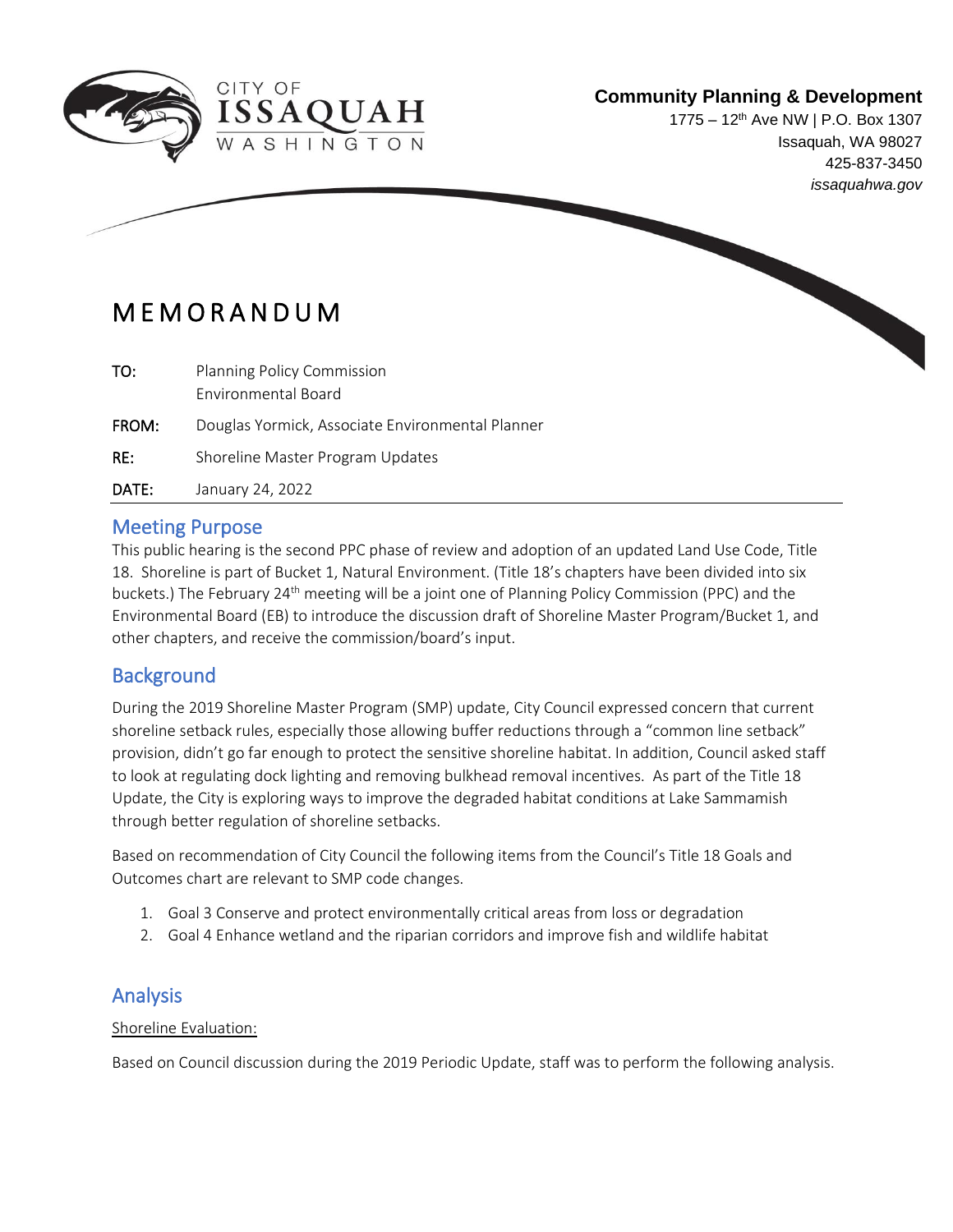- 1. Conduct a characterization and inventory of all parcels bordering Lake Sammamish to analyze impacts of our current buffer and setback standard.
- 2. Develop a more robust buffer enhancement and monitoring provision to ensure desired outcomes of the near-shore environment.
- 3. Explore district standard setback reductions or other mitigation sequencing techniques to alleviate shoreline buffer and setback exceptions if common-line and/or buffer reduction through bulkhead removal are entirely removed.

City Staff consulted The Watershed Company to perform a GIS analysis to better understand existing development conditions along Lake Sammamish, specifically regarding shoreline setbacks. That analysis was presented in 2021 to Planning Policy Commission (PPC), the Environmental Board, and City Council and used to guide the proposed changes.

#### Common line setback:

Issaquah's existing SMP allows for a shoreline buffer to be reduced to match adjacent non-conforming development on either side, referred to as a common line setback. The common line is found by drawing an imaginary line between specified corners of buildings on adjoining lots to find the reduced setback where new development can occur.

In general, common line setbacks can result in a new building being able to develop closer to the shoreline than the code would otherwise allow; however, Issaquah's existing SMP requires shoreline enhancement or restoration in exchange for the buffer reduction.

#### Bulkhead removal incentives:

The buffer reduction incentive allows a property owner to reduce their shoreline buffer from 35' to 10' with bulkhead removal. Since 2013, staff has granted this incentive to two properties using this provision. As this is rarely used, it is not creating sufficient incentive to encourage property owners to remove bulkheads which is desired.

#### Shoreline Dock Lighting:

The regulation of shoreline dock lighting is to minimize the impacts of these lights on lake wildlife, especially juvenile salmon. Relying on our lighting consultant, Stantec, the proposed language regulates new or replaced lighting through the height, shielding, motion detection, and light color (2700k). This is consistent with WRIA 8 and King County's guidance documents. (The draft will also be provided to them for their review.) In consultation with the state Department of Ecology, dock lighting was incorporated into the SMP rather than 18.614 Outdoor Lighting to ensure that the SMP's procedural tools are available in reviewing any permits; however, a cross reference will be provided between the chapters.

The following summarizes significant changes made:

- 1. Removed common line setback exception (SMP pg. 76)
- 2. Removed all reference to buffer reduction (SMP pg. 75, 77))
- 3. Removed buffer reduction with bulkhead removal incentive (SMP pg. 58 & 76)
- 4. Added bulkhead removal as part of new/redevelopment (SMP pg. 77) To balance stability of the shoreline with restoration of shorelines, an assessment option is provided.
- 5. Removed illustration for buffer example with bulkhead removal (SMP pg. 79)